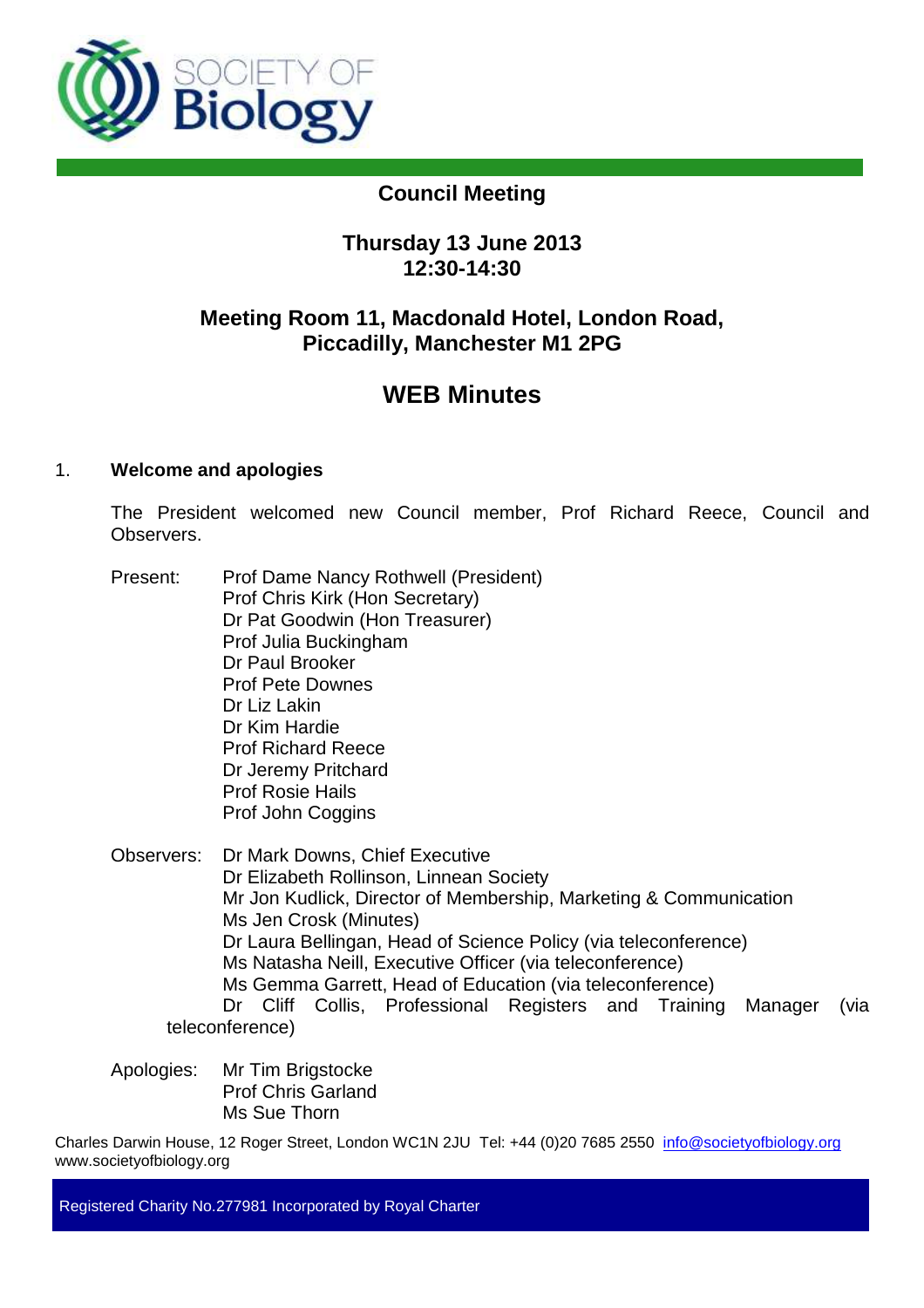

## Ms Elaine Snell, British Neuroscience Association (observer)

1.1 Declaration of interests

No new declarations of interest were reported.

#### **2. Minutes of the previous meeting held on 28 February 2013**

2.1 Review of action points

All action points had been completed or appeared within the Agenda.

2.2 Matters arising not on the Agenda

No matters were raised.

2.3 Approval of Minutes and Web Minutes

Council approved the Minutes and Web minutes of 28 February 2013.

2.4 Conflicts of interest

The President and Prof Reece reported that the University of Manchester was being accredited by the Society. This was an agenda item. Council noted they should not participate in this discussion.

#### **Section A: Policy & Strategy**

#### **3. Report from ETP**

Jeremy Pritchard (JP) reported on the paper from ETP.

The ETP Committee had discussed the current lack of financial support for UK Masters programmes. There was concern that students graduating under the current fee arrangements would be reluctant to take on an additional loan (outside the student loan system). There was concern that inflation of the qualifications required for particular roles were already making a Masters Degree essential in many areas, where previously a Bachelors' degree would have sufficed. It was suggested that these pressures could act to decrease the diversity of Masters students and force closure of courses with onward impact on specific skills. Council suggested it might be helpful for the Society to discuss this area with funders and policy makers. Further information could usefully be collected to provide evidence. Statistical reporting in January would provide a platform to raise awareness. Cogent were currently pursuing an industrial bid of some £38m to cover areas such as industrial Degrees and kite-marking.

JP informed Council that he would be sitting on a steering group to discuss how good HEI teaching could be rewarded. This is an area that HUBS had already discussed with the Physiological Society and Academy of Medical Sciences. JP asked Council to forward any feedback on this area before the next steering group meeting on 23 July.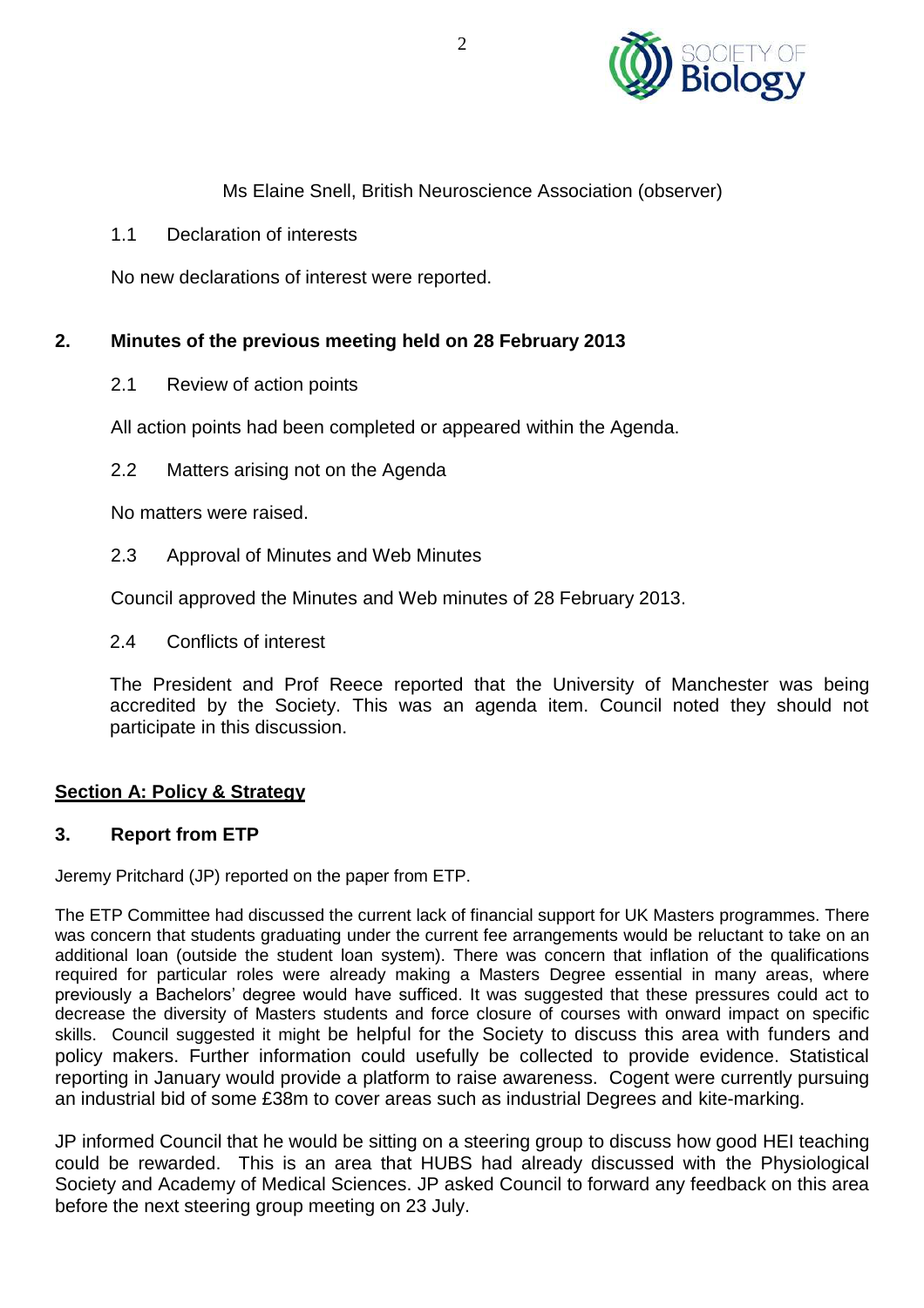

### **ACTION: Council to provide feedback to Jeremy Pritchard by 23 July on routes to rewarding and recognising HEI teachers for single track careers.**

Mark Downs (MD) raised the question of whether the Society should pay for supply teacher cover for teachers taking part in advisory groups as it was currently difficult to get Head Teacher approval for their absence: IoP and RSC had begun to pay approximately £170 per day. Council **AGREED** that supply teachers may be paid for by the Society when attending advisory groups.

Laura Bellingan (LB) added that the team were seeking views for the Finch Group on open access developments. Questionnaires had been sent to learned societies and academics to assist in getting a picture of what things look like a year after changes. A full meeting of the Finch Group was due in September and LB was looking to feed into that meeting. LB invited Council to contact her for more information.

#### **ACTION: Council to feedback views to Laura Bellingan on impact of the new Open Access policies by 31 August.**

LB highlighted that following an amendment to the code of practice on consultation responses in July 2012, the minimum consultation period requirement had been removed. Since the amendment, there had been a significant drop in the timescale to produce responses, with 50% below 12 weeks so far this year and she invited Council members to contact her with any comments.

#### **ACTION: Council to feedback any views on the impact of reduced consultation times to LB by 30 June**

3.1 Accreditation & Approval of Accredited Courses

Council were asked to approve accreditation of courses for the University of York, University of Manchester and Royal Veterinary College. Council felt it would be helpful to have an annual report noting good practice and any recommended modifications. Council **APPROVED** all the courses listed in the paper for Accreditation. The President and Prof Reece did not participate in the decision on the University of Manchester.

The Accreditation awards ceremony would take place on 4 September at Kew Gardens. The next round of accreditation was set for September and would take the figure over the expected target for this year. 65 assessors had now been trained and a meeting had been arranged for current and new Chairs.

Now that Accreditation was in its second phase, there had been the opportunity to look at expenditure for phase one. LL invited Council to put forward further names for the Accreditation Working Group, which met on a monthly basis. LL felt that there remained a lack of representation from the food sector.

#### **ACTION: Council to propose more members for AWG**

LL added that to maintain momentum, a development/strategy day had been arranged for 25 July, to look at possible expansion.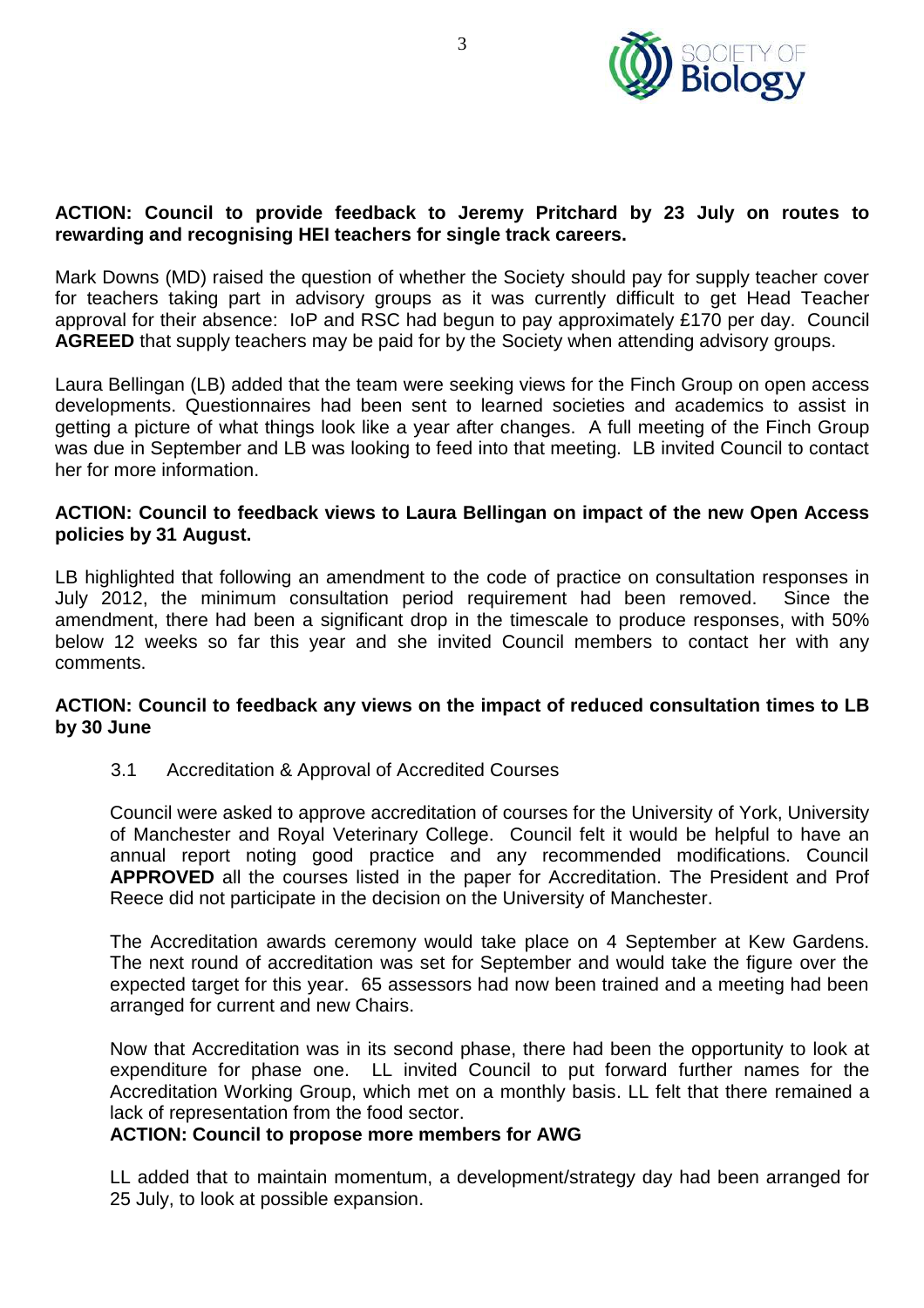

## 3.2 Approval of International Recognition & Position Statement

LL reported that the Society had been approached for International Recognition by two organisations, Council were asked for views on human rights issues and how to handle this in the context of International Recognition.

Council felt this area needed to be separate from political issues, with clear values and the Society should be allowed to develop its own criteria and be clear about applying them.

Council **AGREED** that the Society would consider the issues further and should carry out a risk analysis. A formal position should be developed.

#### 3.3 Willetts Meeting Report

MD gave an oral report of the recent meeting with Willetts. On the Agenda were CSR and the triennial review, Scotland and the skills agenda. MD had stressed the importance of skills investment.

MD asked Council for their views on suitable responses if we end up with a flat cash settlement. Council felt the response should draw attention to the loss of expenditure in real terms but recognise the difficult economic environment. It might also be appropriate to comment on the capital budget and the MRC position.

#### 3.4 A Level Reform

The ETP Committee had discussed on-going concerns with the A Level reform process. The Russell Group (RG) had yet to convene their subject committees.

An additional concern was the planned changes to GCSEs and that any review of A Level criteria should take into account the new draft GCSE criteria, in order to ensure coherence and progression between the stages. JP asked Council to forward any comments on the proposal or names of anyone interested in being involved in a Society led biology subject committee.

Since the last Council meeting, the Society, along with representatives from IoP and RSC, had attended several meetings with the Department for Education and more recently, a roundtable meeting with the Education Minister, Ofqual and the CEOs of four AOs. This had provided opportunities to re-iterate our concerns, although it was still unclear whether Learned Societies would have a formal role in the process. However, the Minister did appear to recognise that assessment is the main issue to address. The Society, IoP and RSC were due to meet with Ofqual on 14 June.

#### 3.5 Research Council Review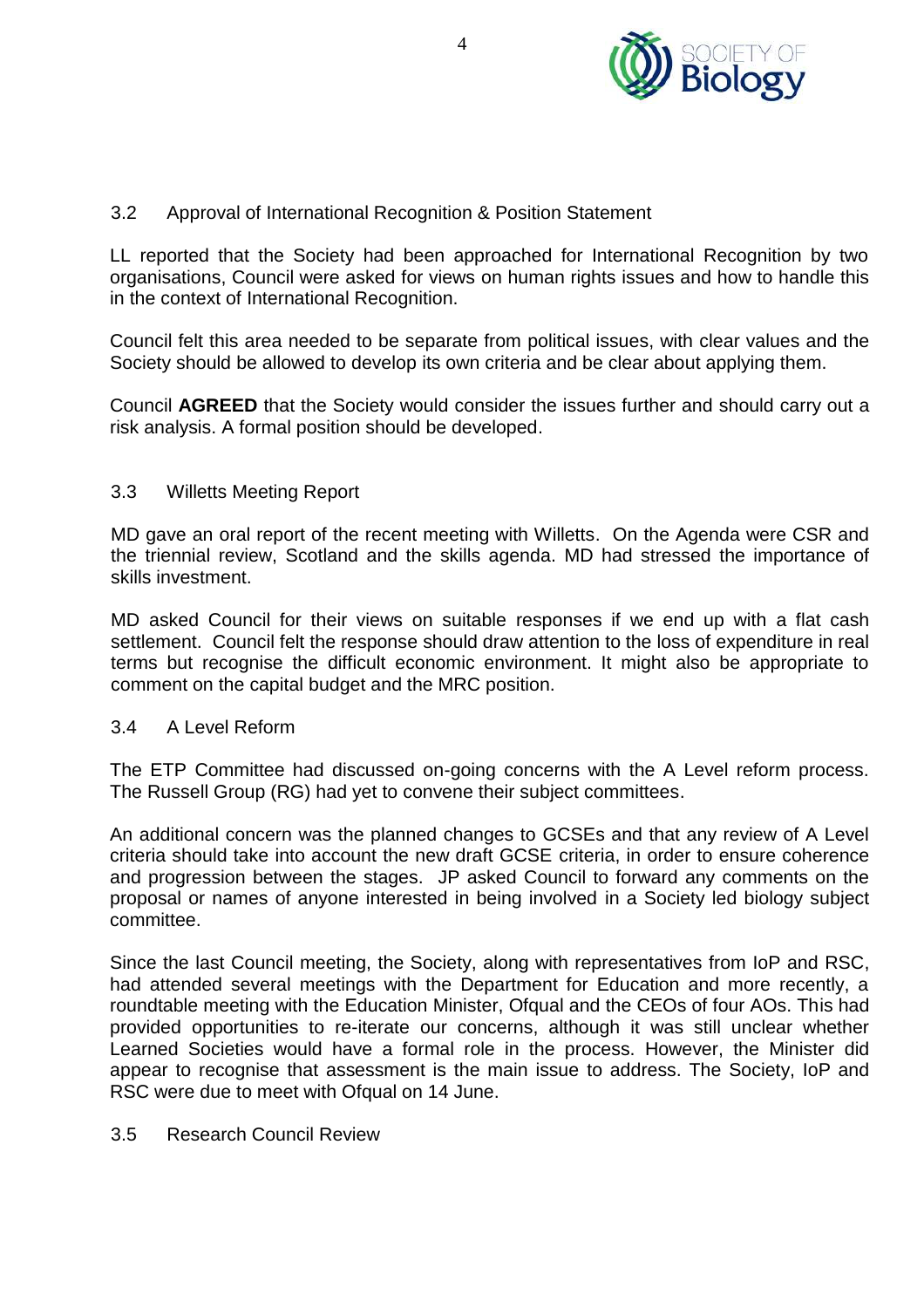

There was concern that the MRC's role may change but, as ever, it was difficult to take a view without knowing the detail. Council agreed to discuss this further at the Strategy Meeting.

#### 3.6 Master Degrees

Laura Bellingan (LB) gave an oral update and invited Council to informally feed in any information, adding that data on the National/International picture would be available in January.

#### 4. **MMC Report**

Jon Kudlick (JK) reported good membership figures, which now stood at 13,100. Student numbers had increased following Life Sciences Conferences and the increase in work done by on-campus reps. The membership survey had shown promising results, with 14% responding.

Council wished to note their congratulations to the MMC team for their work and the successful launch of the new Society website.

JK reported that a replacement for the public engagement officer position had been recruited, with a start date set for 22 July.

#### **5. Governance**

Council **APPROVED** the revised Terms of Reference for the Finance Committee.

There were currently vacancies on the Audit Committee and Finance Committee. Prof Rosie Hails and Prof Richard Reece agreed to sit on the Finance Committee and Dr Paul Brooker agreed to sit on the Audit Committee. Council **AGREED** these appointments.

#### **Section B: Operational Issues**

#### **6. Chief Executive's Report**

MD had been asked to represent the science community at a Parliamentary Committee on Standards inquiry on 9 July and would ask MOs for any views prior to the meeting.

MD had been involved in a Guardian Education debate to provide recommendations on school education policy, which would be published as a White Paper. He added that the press had been showing increasing interest in the Society's work and were now frequently approaching us.

Although this would be covered during the Strategy session, MD commented that he had increasingly been requested to be involved in International work, with SCI keen to transfer funds to the Society to run an International (EU) Biotechnology Group Secretariat. MOs had supported this and **Council AGREED to take this forward.**

MD reported that the AGM had gone well.